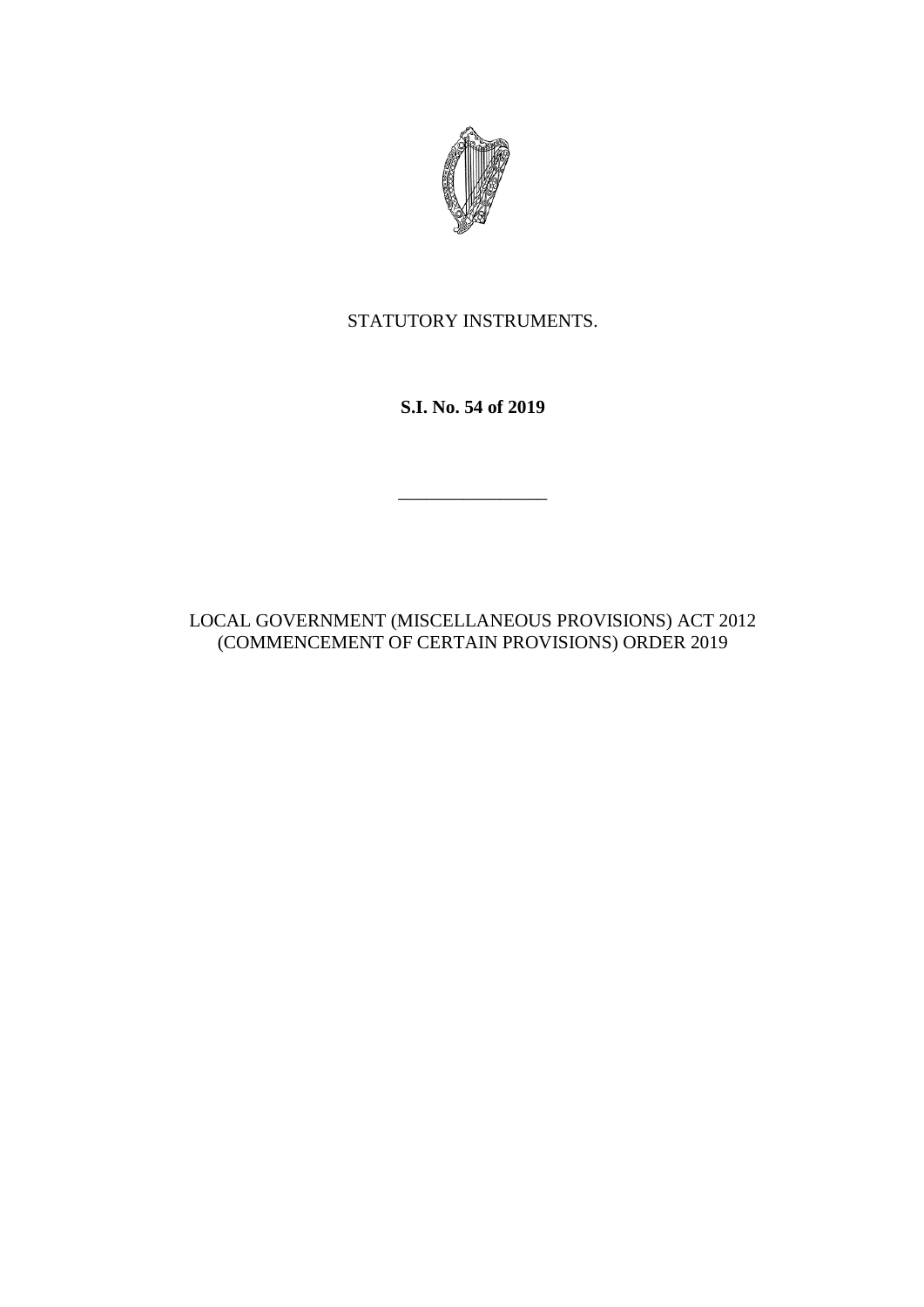## S.I. No. 54 of 2019

## Local Government (Miscellaneous Provisions) Act 2012 (Commencement of Certain Provisions) Order 2019

I, MICHAEL RING, Minister for Rural and Community Development, in exercise of the powers conferred on me by section 1(4) of the Local Government (Miscellaneous Provisions) Act 2012 (No. 17 of 2012) and the Community Development (Transfer of Departmental Administration and Ministerial Functions) Order 2018 (S.I. No. 165 of 2018), hereby order as follows:

1. This Order may be cited as the Local Government (Miscellaneous Provisions) Act 2012 (Commencement of Certain Provisions) Order 2019.

2. The following sections of the Local Government (Miscellaneous Provisions) Act 2012 come into operation on 18 February 2019:

 $(a)$  section 10(e): (*b*) section 11(i).



GIVEN under my Official Seal, 15 February 2019.

> MICHAEL RING, Minister for Rural and Community Development.

*Notice of the making of this Statutory Instrument was published in "Iris Oifigiúil"*22*nd of February,* 2019.